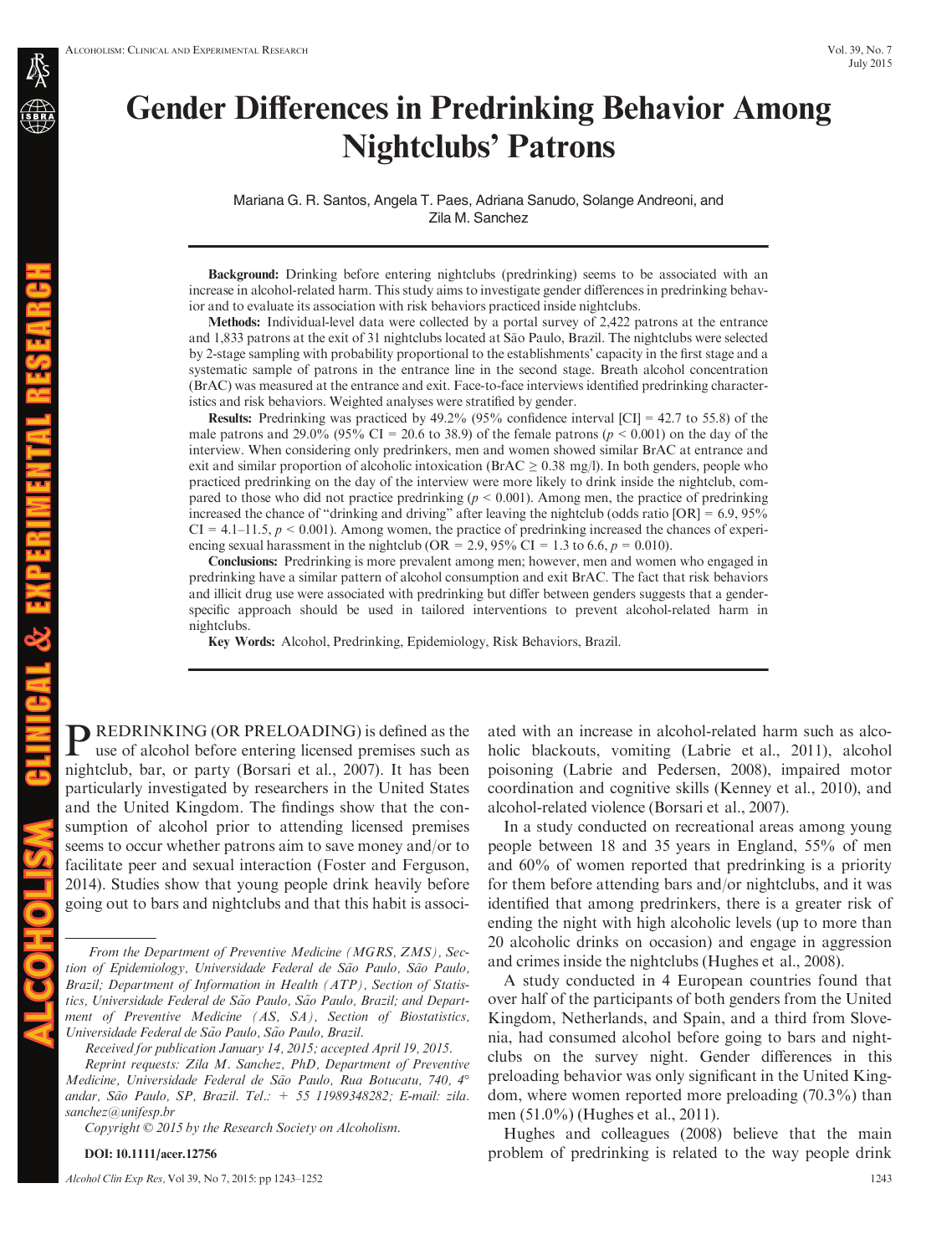(i.e., generally, this behavior involves rapid consumption of large amounts of alcohol, and in these cases, blood alcohol levels change within minutes, leading to increased risk of the individual suffering from the effects of alcohol intoxication cited above). In the places where predrinking is commonly practiced, an individual is likely to use other types of drugs such as marijuana and cocaine because there is no social control and because their perception of risk is decreased due to the effect of alcohol (Zamboanga et al., 2010).

Predrinking can result in more consumption of beverages during the night (Labrie and Pedersen, 2008) and may contribute to a higher alcohol blood concentration (Read et al., 2010). Particularly in female students, drinking large amounts of alcohol in a short period of time increase its concentration of alcohol in the blood, thereby putting themselves at similar risk to males (Mallett et al., 2009).

Across the world, gender differences in alcohol consumption represent a universal phenomenon (Wilsnack et al., 2005). Several studies show that women are more vulnerable than men to many medical consequences of alcohol abuse. For example, comparing alcoholic women to alcoholic men, after fewer years of heavy drinking, alcoholic women are more likely to develop cirrhosis (Loft et al., 1987), alcoholinduced damage of the heart muscle (Fernández-Solà et al., 1997), and nerve damage (Ammendola et al., 2000) compared to alcoholic men. Regarding alcohol intoxication and development of alcoholism, men are consistently more than twice as likely as women to report those problems (Grucza et al., 2008a,b). Despite all this knowledge, several important questions remain unanswered about gender differences on alcohol consumption.

Studies on biological gender differences have shown that alcohol has different effects on the female and the male body due to the greater average content of lipids and the smaller average content of water in women's bodies. The same amount of alcohol ingested leads to higher blood alcohol levels in women than in men (Bennett and Williams, 2003; Fals-Stewart et al., 2003; Flake and Forste, 2006).

According to WHO (2014), understanding how alcohol drinking patterns differ among genders is important to answer questions of how, why, and to what extent societies attempt to control or reduce alcohol-related problems, even though gender differences on drinking are associated with many aspects of biological differences and cultural gender-specific roles. Therefore, it is important to understand gender differences in predrinking behavior and to evaluate its association with risk behaviors practiced inside nightclubs, to guide future tailored interventions or public policies.

#### MATERIALS AND METHODS

The study was approved by the ethics committee of the Federal University of São Paulo (protocol number 72689 CAAE: 03285212.9.0000.5505).

A portal survey was conducted at nightclubs in the city of São Paulo, and data were collected from nightclub patrons. This survey method (Voas et al., 2006) is a variation of the intercept survey (Miller et al., 1997) and was designed to intercept and measure behaviors at the right moment when they occur, in this case, use of alcohol and other drugs in potentially risk individuals, at the entrance and exit of nightclubs. This study was a 2-stage cluster sampling portal survey. The first stage consisted of a systematic sample of nightclubs with selection probability proportional to the nightclub maximum capacity. The second stage was a systematic sampling of every third person in the entrance line of the nightclubs. Data were collected during the first semester of 2013.

The nightclub frame list was created by an active search of magazines and guides specialized in leisure activities and the first 10 pages resulting from a Google search using the following key words: "São Paulo, Nightclubs, and Discos" (in Portuguese). The final frame list consisted of 150 nightclubs that met the inclusion criteria; 40 nightclubs and their replacements were drawn from this frame list (Voas et al., 2006). Replacements for the selected nightclubs were chosen from the ordered list in the event that any of the nightclubs that were originally selected refused to participate in the study. The replacements had the same capacity, were located in the same neighborhood, and were subject to the same probability of selection as the original nightclub sampled.

Some difficulties arose with this sampling method. First, the sample obtained could not reflect the original systematic sample that was proportional to the nightclubs' capacity. Second, replacements for moderate to large nightclubs were more difficult to obtain due to the lack of availability in a universe of 150 nightclubs in this kind of sampling. Fortunately, the sample of nightclubs still contained some moderate to larger clubs; the largest nightclubs agreed to participate, and smaller to moderate sized ones were easily replaced. Thus, the probability of a nightclub being selected had to be adjusted to reflect the original sampling scheme based on 40 nightclubs. Of the 40 original nightclubs selected for sampling, 31, including replacements, agreed to participate, resulting in an acceptance rate of 66%. An adjustment factor for nonresponse was used by weighting the 31 nightclubs in order to make them equivalent to the 40 selected nightclubs. The adjustments were estimated by a logistic regression model with agreement to participate in the study as the dependent variable and establishment size as the explanatory variable. The nightclub (clusters) weights were equal to the inverse selection probability multiplied by the nonresponse adjustment factor. More details on sample weights and study design are presented in Carlini and colleagues (2014) and Santos and colleagues (2015).

A target sample size of 1,600 patrons was calculated considering an absolute precision of 5% and a confidence interval (CI) of 95%, 2-stage cluster sampling and a design effect of 2 (Lwanga and Lemeshow, 1991). Considering a possible refusal rate of 30% and a maximum loss to follow-up from the entrance to the exit of 40% (Clapp et al., 2007), 2,912 patrons were initially approached.

A total of 3,063 approaches were conducted at the 31 nightclubs that participated in the study; 2,422 interviews (79.1% rate of acceptance by the respondents at the time of entry to the nightclubs) were performed. Among those young people who agreed to participate in the entrance, 1,833 were also interviewed at the time of exit of the nightclub (76% conducted follow-up). The reasons for missing the exit interview were refusal to participate  $(n = 12, 2.1\%)$ , inability to respond because of severe intoxication ( $n = 67, 11.3\%$ ), and loss to follow-up ( $n = 510, 86.6\%$ ).

#### Data Collection and Instruments

Patrons were systematically selected from the entrance lines of the nightclubs. The patrons that agreed to participate answered an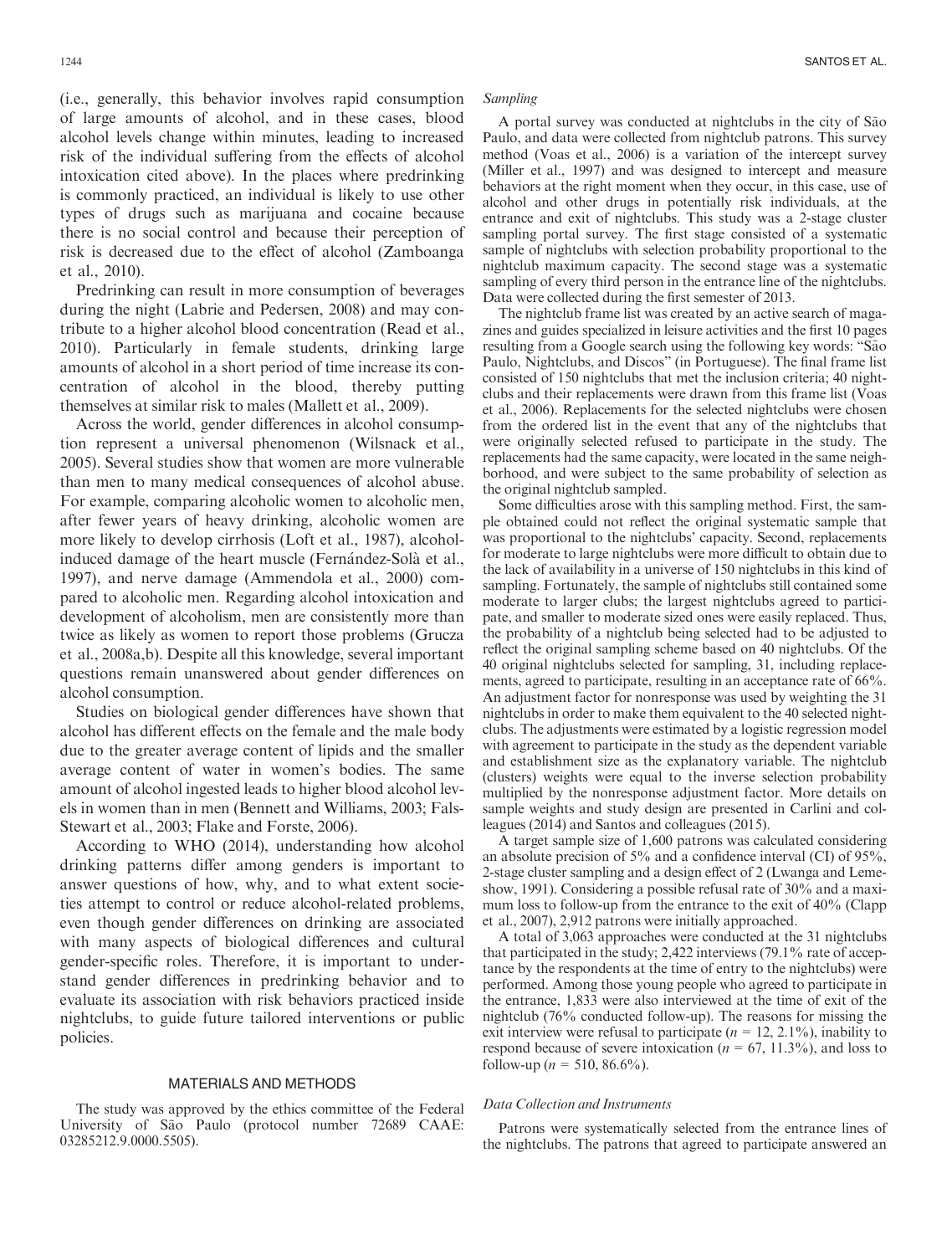entrance and exit survey interview and completed a breathalyzer test after each interview (calibrated Draguer Alcotest 7410 plus; Lübeck, Germany). The patrons received a bracelet with a unique code to identify them at the nightclub exit. Seven field researchers used Samsung Galaxy Tablets (Manaus, Brazil) to collect the interview data, and data were sent to a central database in real time.

The first questionnaire conducted at the entrance of the nightclubs investigated sociodemographic variables, predrinking (a positive result on the breathalyzer test with breath alcohol concentration  $(BrAC) \geq 0.01$  mg/l), drinking patterns, drug use, and risk behaviors in nightclubs in the year prior to the survey. The final questionnaire conducted at the exit of the nightclubs included questions regarding alcohol consumption, drug use, and risk behaviors that patrons engaged in on that specific night inside the venue.

#### Variables

Predrinking was defined by the response to "drinking before entering the nightclub" ( $0 = no$ ,  $1 = yes$ ). Patrons that reported no predrinking but showed a positive BrAC (3% of the sample) were excluded from the analysis. Binge drinking (or alcohol intoxication) was defined as  $BrAC \geq 0.38$  mg/l, which corresponds to a blood alcohol concentration of 0.08% (mean concentration for a binge drinking episode) (Haffner et al., 2003; NIAAA, 2004).

Gender was considered a statistical stratum variable. The following aspects of the individuals were evaluated as explanatory variables in both genders: sociodemographic characteristics (age, socioeconomic status [SES], education, occupation, and religion); drug use on the day of the interview (tobacco and illicit drugs—any marijuana, cocaine, ecstasy, crack, inhalants, ketamine, methamphetamine, other amphetamines, benzodiazepines, or hallucinogens); and practice of risk behaviors inside the nightclub (broke objects or got involved in a fight in the club, pushed or hurt someone in the club, kissed or attempted to have intercourse against a person's will, someone upset you or hurt you in the club, someone kissed you or tried to have intercourse against your will, and drank and will drive at the exit of the nightclub) with options of yes (1) or no (0) as answers. To facilitate interpretation of results and have more precise estimates, some similar categories were grouped and renamed. The variable "drug use on the day of the interview" was separated into the following: use of illicit drugs (marijuana, cocaine, ecstasy, crack, inhalants, ketamine, methamphetamine, other amphetamines, benzodiazepines, or hallucinogens) and tobacco use; the variables "broke objects or got involved in a fight in the club" and "pushed or hurt someone in the club" were grouped and resulted in a new variable ("practice of violent behavior in the nightclub"). The remaining variables were modified only in their names: "kissed or attempted to have intercourse against a person's will" became "experience of sexual harassment in the nightclub"; "someone upset you or hurt you in the club" became "victimization in the nightclub"; "someone kissed you or tried to have intercourse against your will" became "practice of sexual activity in the nightclub"; and the variable "drank and will drive at the exit of the nightclub" was modified to "drinking and driving (after leaving the nightclub)."

SES was evaluated as indexed in relation to a Brazilian highly standardized survey assessment of SES known as the Associação Brasileira de Empresas de Pesquisa (Brazilian Association of Research Agencies) index. This index (ABEP, 2012) is based on the education level of the head of the household, possession of various types of household goods (e.g., television sets), and the number of housekeepers. This scale was used to classify participants into standardized subgroups labeled A-E (in which A was the highest economic stratum). To improve the accuracy of estimates in the regression models, some categories with low frequencies were grouped. Therefore, for the SES variable, the C, D, and E classes were grouped; for the occupation variable, "unemployed" and "retired" were combined; for the age variable, the category

"42 years or more" was created, and "elementary school" and "no diploma" were combined in the same category.

Doses of alcohol consumed inside the nightclub were reported by the interviewees after looking at a figure that presented doses equivalence. A serving dose was defined as a 5-oz glass of wine, a 12-oz can of beer, or a 1.5-oz shot of liquor and the equivalence examples.

#### Data Analysis

Data were analyzed using Stata software version 12 (Stata-Corp, College Station, TX). We computed weights for nightclubs, patrons within a nightclub, and overall patron weights. Poststratification adjustments were made using the information about the sex of all customers present at each nightclub. According to data provided by the venues managers obtained from the patrons consumption cards, a total of 23,100 patrons were present in the 31 nightclubs on the days of data collection, 59% men and 41% women. Nonparticipation adjustment rates for the nightclub weights were also calculated. Descriptive and inferential statistics of the sampled patrons and nightclubs were computed using survey weight estimates. BrAC data measured at the entrance and exit of the nightclubs were described and compared by the chisquare test or Student's *t*-test (for alcoholic variable dosing in mg/l). Student's t-test was also used to compare doses of alcohol consumed inside the nightclub. For this analysis, we considered both the total respondents and only those who reported predrinking on the night of the interview. In both genders, predrinkers and non pre drinkers were compared according to sociodemographic characteristics, drug use on the day of the interview, and risk behaviors practiced inside the nightclub. The chi-square test was used for all comparisons. To identify the effects of predrinking on both genders, logistic regression models were adjusted using the risk behaviors (illicit drug use in the nightclub, tobacco use in the nightclub, practice of violent behavior in the nightclub, experience of sexual harassment in the nightclub, victimization in the nightclub, practice of sexual activity in the nightclub, and drinking and driving [after leaving the nightclub]) as the dependent variables, and predrinking as the independent variable. Predrinking (yes/no) is an independent variable, because it occurred before the risk behaviors. First the patrons engage (or not) in the predrinking and then they engaged (or not) in the risk behavior. First, the variables were analyzed separately by univariate logistic regression models. Then, we developed a multiple logistic regression model in which variables with  $p < 0.20$  in the univariate analysis were included. From an initial multivariate model, variables without statistical significance ( $p > 0.05$ ) were excluded stepwise to reach a final model with only the significant variables. The results were presented as odds ratios (ORs) and 95% CIs.

#### RESULTS

Of 2,422 respondents, the majority (60.7%, 95%  $CI = 48.2$  to 71.9) were male. Predrinking was practiced by 41.3% ( $n = 1.074$ , 95% CI = 33.7 to 49.3) of the patrons at the day of the interview, 49.2% (95% CI = 42.7 to 55.8) were male predrinkers, and  $29.0\%$  (95% CI = 20.6 to 38.9) were female predrinkers ( $p \le 0.001$ ). The demographic characteristics of the predrinkers are presented in Table 1.

Table 2 shows the behaviors practiced in the nightclub on the day of the interview according to predrinking. For both genders, people who practiced predrinking before entering the nightclub were more likely to drink inside the nightclub compared to those who had not practiced predrinking that night: Therefore, 85.8% of male predrinkers versus 64.3% of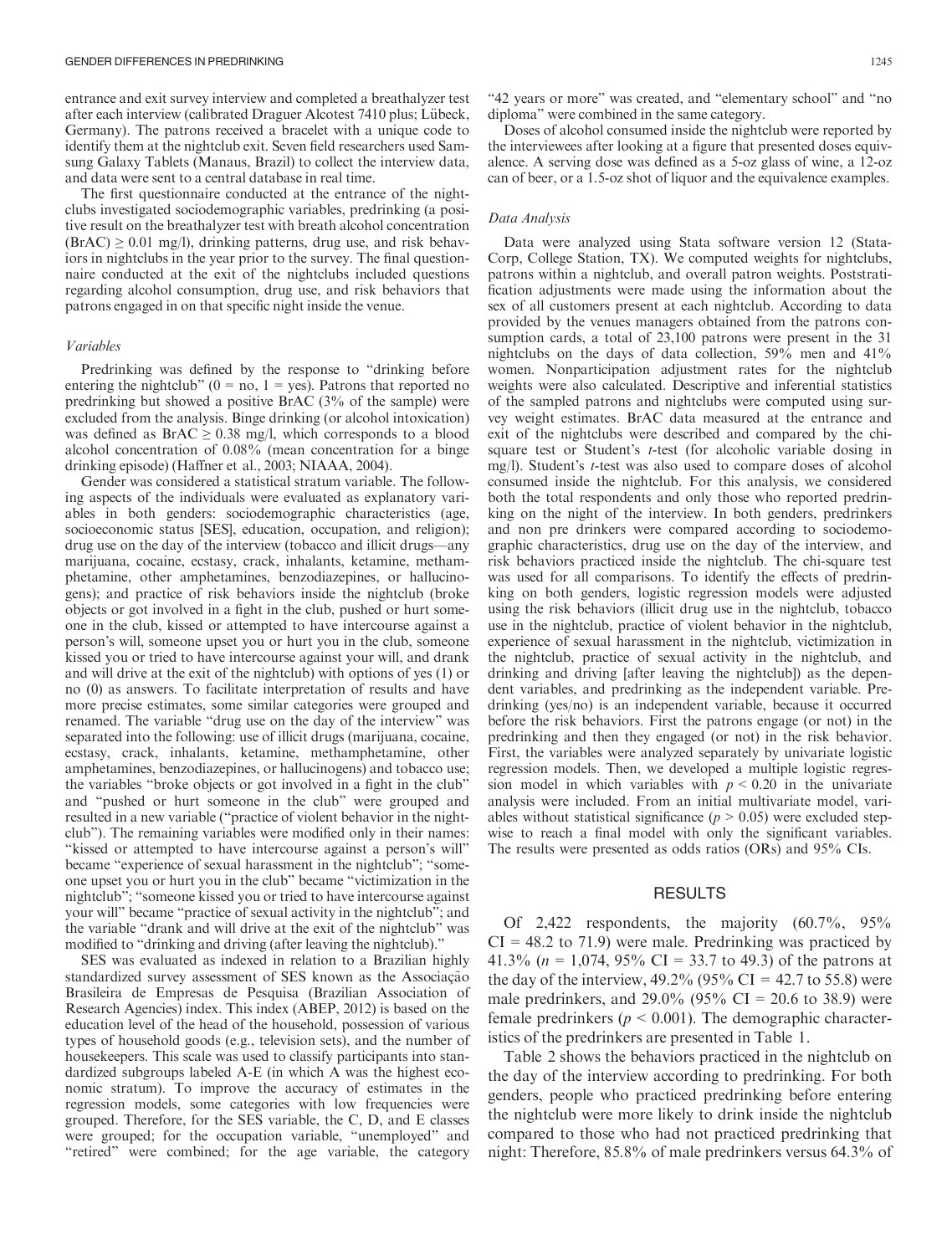| ۱                        |
|--------------------------|
| Ξ                        |
| I                        |
|                          |
|                          |
|                          |
|                          |
|                          |
|                          |
|                          |
|                          |
|                          |
|                          |
| I                        |
|                          |
|                          |
| ׇ֚֓֡                     |
|                          |
|                          |
| l<br>II                  |
| ١                        |
| l                        |
|                          |
| $\overline{\phantom{a}}$ |
|                          |
|                          |
|                          |
|                          |
|                          |
| İ                        |
|                          |
|                          |
|                          |
| ì                        |
| ֚֕֡֡֡֡֡֡֡                |
| l                        |
|                          |
| Ó<br>i<br>ì              |
| l                        |

|                                                                                     |                                                |                                                                          |                                  |                                                                                                        |                         |                                                                                                                           |          | Sex                                      |                                                                                                       |                             |                                                                                                                                                 |                          |                                                                                                                                                                                                                                                                                                                                                                                                                                          |       |
|-------------------------------------------------------------------------------------|------------------------------------------------|--------------------------------------------------------------------------|----------------------------------|--------------------------------------------------------------------------------------------------------|-------------------------|---------------------------------------------------------------------------------------------------------------------------|----------|------------------------------------------|-------------------------------------------------------------------------------------------------------|-----------------------------|-------------------------------------------------------------------------------------------------------------------------------------------------|--------------------------|------------------------------------------------------------------------------------------------------------------------------------------------------------------------------------------------------------------------------------------------------------------------------------------------------------------------------------------------------------------------------------------------------------------------------------------|-------|
|                                                                                     |                                                |                                                                          |                                  | Male                                                                                                   |                         |                                                                                                                           |          |                                          |                                                                                                       |                             | Female                                                                                                                                          |                          |                                                                                                                                                                                                                                                                                                                                                                                                                                          |       |
|                                                                                     |                                                | Total $(n = 1,476)$                                                      | $\epsilon$                       | Predrinking (Yes)<br>755)<br>$\mathbf{I}$                                                              | S                       | Predrinking (No)<br>721)<br>.<br>II                                                                                       |          | Total (n                                 | 946)<br>$\mid \mid$                                                                                   |                             | Predrinking (Yes)<br>(n = 319)                                                                                                                  | S                        | Predrinking (No)<br>627)<br>$\parallel$                                                                                                                                                                                                                                                                                                                                                                                                  |       |
| Sociodemographic variables                                                          | Wgt%                                           | ō<br>95%                                                                 | Wgt%                             | ਠ<br>95%                                                                                               | Wgt%                    | 95% CI                                                                                                                    | $\sigma$ | Wgt%                                     | 95% CI                                                                                                | Wgt%                        | ਠ<br>95%                                                                                                                                        | Wgt%                     | ō<br>95%                                                                                                                                                                                                                                                                                                                                                                                                                                 | σ     |
| Age group (years)<br>18 to 25<br>26 to 33<br>42 to 49<br>34 to 41<br>$\frac{50}{2}$ | 58.0<br>27.8<br>$\frac{4}{4}$ or $\frac{1}{2}$ | 45.7 to 69.4<br>20.8 to 36.0<br>5.7 to 12.3<br>1.7 to 9.3<br>0.3 to 7.7  | $0.40$<br>$0.40$<br>58.9<br>27.1 | 13.4<br>4<br>34.7<br>$\frac{11.0}{2.4}$<br>69.<br>47.4 to<br>20.6 to:<br>5.8 to:<br>0.2 to:<br>0.2 to: |                         | 13.3<br>11.7<br>70.7<br>38.7<br>8.3<br>20.0 to:<br>5.3 to 1<br>1.7 to 8<br>0.5 to 1<br>42.6 to                            | 0.173    | R g r a o<br>a in o o a                  | 60.0 to 78.7<br>14.9 to 27.6<br>4.6 to 10.3<br>0.9 to 4.2<br>0.0 to 1.0                               | o.o.r. o.o.<br>88 8 9 9 9 9 | 2<br>6<br>8<br>2<br>5<br>2<br>5<br>2<br>$\frac{0}{10}$<br>$\begin{array}{c} 1616 \\ 376 \\ 0.06 \\ 0.06 \\ \end{array}$<br>$\mathsf{Q}$<br>51.8 | carara<br>Farao          | 26.3<br>80.4<br>5.4<br>$12.3 \text{ to } 4.5 \text{ to } 1.3 \text{ to } 1.3 \text{ to } 1.3 \text{ to } 1.0 \text{ to } 1.0 \text{ to } 1.0 \text{ to } 1.0 \text{ to } 1.0 \text{ to } 1.0 \text{ to } 1.0 \text{ to } 1.0 \text{ to } 1.0 \text{ to } 1.0 \text{ to } 1.0 \text{ to } 1.0 \text{ to } 1.0 \text{ to } 1.0 \text{ to } 1.0 \text{ to } 1.0 \text{ to } 1.0 \text{ to } 1.0 \text{ to } 1.0 \text{ to } 1.0$<br>60.7 to | 0.147 |
| Unemployed<br>Occupation<br>Studying<br>Retired<br><b>Works</b>                     |                                                | 78.7 to 87.9<br>5.9 to 15.6<br>4.5 to 7.9<br>0.0 to 1.9                  | 8 명 명 명<br>이 보 명 이               | 87.4<br>18.1<br>7.7<br>$77.2$ to 1<br>6.9 to 7<br>6.9 to 7<br>0.0 to 1                                 |                         | 89.5<br>14.4<br>00 m<br>01 4<br>$78.3 \text{ to } 1$<br>$4.5 \text{ to } 5$<br>$4.1 \text{ to } 5$<br>$0.0 \text{ to } 4$ | 0.377    |                                          | 5 Q U<br>67.2 to 79.5<br>8.3 to 25.9<br>7.6 to 15.7<br>7.6 to<br>NE                                   | ಗೆ ಬೆಂ<br>ಇ ಸೆ ಇಂ           | 82.7<br>32.7<br>14.1<br>61.9 to {<br>12.0 to ;<br>NE<br>NE                                                                                      | 0001<br>201010<br>201010 | -- ro 79.3<br>6.3 to 24.7<br>8.9 to 18.9<br>NE                                                                                                                                                                                                                                                                                                                                                                                           | 0.107 |
| Family of origin<br>Marital status<br>Own family<br>iving status<br>Alone<br>Other  | ဝ ဖ ဖ<br>ဖ စ္ စ<br>65.7                        | 57.3 to 73.3<br>14.8 to 25.4<br>6.2 to 11.8<br>3.8 to 9.3                | s<br>Visit<br>Visit              | 2 1 2 3 4<br>2 1 2 3 4<br>2 1 2 3 4<br>55.3 to<br>4.5 to 2<br>14.0 to 2<br>7.0 to 2                    | 8487<br>8487            | 75.2<br>58.2 to<br>2.7 to 1<br>14.0 to 1<br>5.0 to 1                                                                      | 0.143    | ၀ ဖ ဝ <del>ပ</del><br>ဂ ဖ ဝ <del>ပ</del> | 63.2 to 80.9<br>3.6 to 18.8<br>6.6 to 12.3<br>7.0 to 12.4                                             |                             | <b>00 - 100 - 100</b><br>8 2 후 효<br>$54.5$ to 1<br>$3.6$ to 1<br>$7.3$ to 1<br>$6.0$ to 1                                                       |                          | $57700$<br>$5770$<br>65.4 to 8<br>3.5 to -<br>6.4 to -<br>6.4 to -                                                                                                                                                                                                                                                                                                                                                                       | 0.446 |
| Social class<br>Married<br>Single<br>Other                                          | 91.4<br>3<br>6 2<br>6 2                        | 86.6 to 94.6<br>3.7 to 10.5<br>1.2 to 4.0                                | စစစ္ပ္က<br>၀ွိဖ္ကြဲ              | 94.7<br>12.7<br>4.7<br>85.5 to 9<br>3.7 to -<br>0.9 to -                                               | 8<br>8 8 9 9<br>8 9 9 9 | 95.0<br>$\frac{7}{9}$ $\frac{6}{4}$<br>86.9 to<br>3.4 to 1.2 to 1.                                                        | 0.702    | က်<br>ထို <i>ပ</i> ် ထိ                  | 90.5 to 93.4<br>4.0 to 13.7<br>2.3 to 6.6<br>30.5 to 93.                                              | 874<br>874                  | 95.2<br>16.9<br>3.9<br>$3.5 t0$<br>0.5 to :<br>82.8 to                                                                                          | 87.5<br>87.5             | 78.8 to 92.9<br>4.1 to 13.4<br>2.8 to 8.7<br>78.8 to                                                                                                                                                                                                                                                                                                                                                                                     | 0.446 |
| Education<br>C/D/E<br>$\leq$ $\Omega$                                               | 27.6<br>2003<br>2019                           | 20.4 to 35.0<br>14.6 to 25.0<br>49.7 to 57.4                             | $31.7$<br>$49.6$<br>$19.6$       | ರಾ ಇ.<br>೧೧ ರ<br>೧೧ ರ ೧<br>24.5 to:<br>43.0 to:<br>13.9 to:                                            | 2388<br>2388            | 30<br>302<br>302<br>$15.8$ to $15.3$ to $13.9$ to $1$                                                                     | 0.015    | ಗ ಗ<br>೧೧ ೧<br>೧೧ ೧                      | $\circ \circ$<br>58.<br>55.<br>36.<br>$14.5$ to 3<br>49.5 to 3<br>13.2 to 3                           | 21<br>2843<br>284           | 977<br>977<br>987<br>$15.8$ to $16.8$<br>48.3 to $1$<br>8.6 to $2$                                                                              | ಲೆ ಶ್ರ<br>೧೯೮೧<br>೧೯೮    | 57.8<br>40.5<br>34.1<br>$13.6$ to:<br>45.8 to:<br>15.2 to:                                                                                                                                                                                                                                                                                                                                                                               | 0.016 |
| Elementary school<br>Postgraduate<br>High school<br>No diploma<br>University        | ၀ ၀ ၀ ၀ ၀ <del>၀</del><br>၀ ၀ ၀ ၀ ၀            | 5.0 to 13.2<br>24.9 to 35.9<br>48.7 to 61.5<br>3.3 to 10.5<br>0.1 to 1.5 |                                  | 2887237<br>$\overline{\mathbf{c}}$<br>$\frac{1}{4}$                                                    |                         | 100600<br>100600<br>10060                                                                                                 | 0.554    |                                          | 13.9 to 26.1<br>59.3 to 72.8<br>5.5 to 12.8<br>9.8<br>$2.\overline{3}$<br>2.6 <sub>to</sub><br>0.1 to |                             | 15<br>2522<br>2525<br>9.9                                                                                                                       |                          | $\begin{array}{c} 2.2 \, \text{to} \, 10.4 \\ 12.6 \, \text{to} \, 26.4 \\ 59.1 \, \text{to} \, 74.5 \\ 59.1 \, \text{to} \, 74.2 \\ 59.0 \, \text{to} \, 14.2 \\ 0.0 \, \text{to} \, 1.2 \\ 0.0 \, \text{to} \, 1.2 \\ 00.2 \, \text{to} \, 81.8 \end{array}$                                                                                                                                                                           | 0.241 |
| Religion                                                                            | 58.7                                           | 54.0 to 73.0                                                             |                                  |                                                                                                        |                         | 75.5                                                                                                                      | 0.060    |                                          | 79.3<br>60.7 to                                                                                       |                             | 76.4                                                                                                                                            |                          |                                                                                                                                                                                                                                                                                                                                                                                                                                          | 0.388 |

% Wgt, weighted percent; NE, not estimable. % Wgt, weighted percent; NE, not estimable.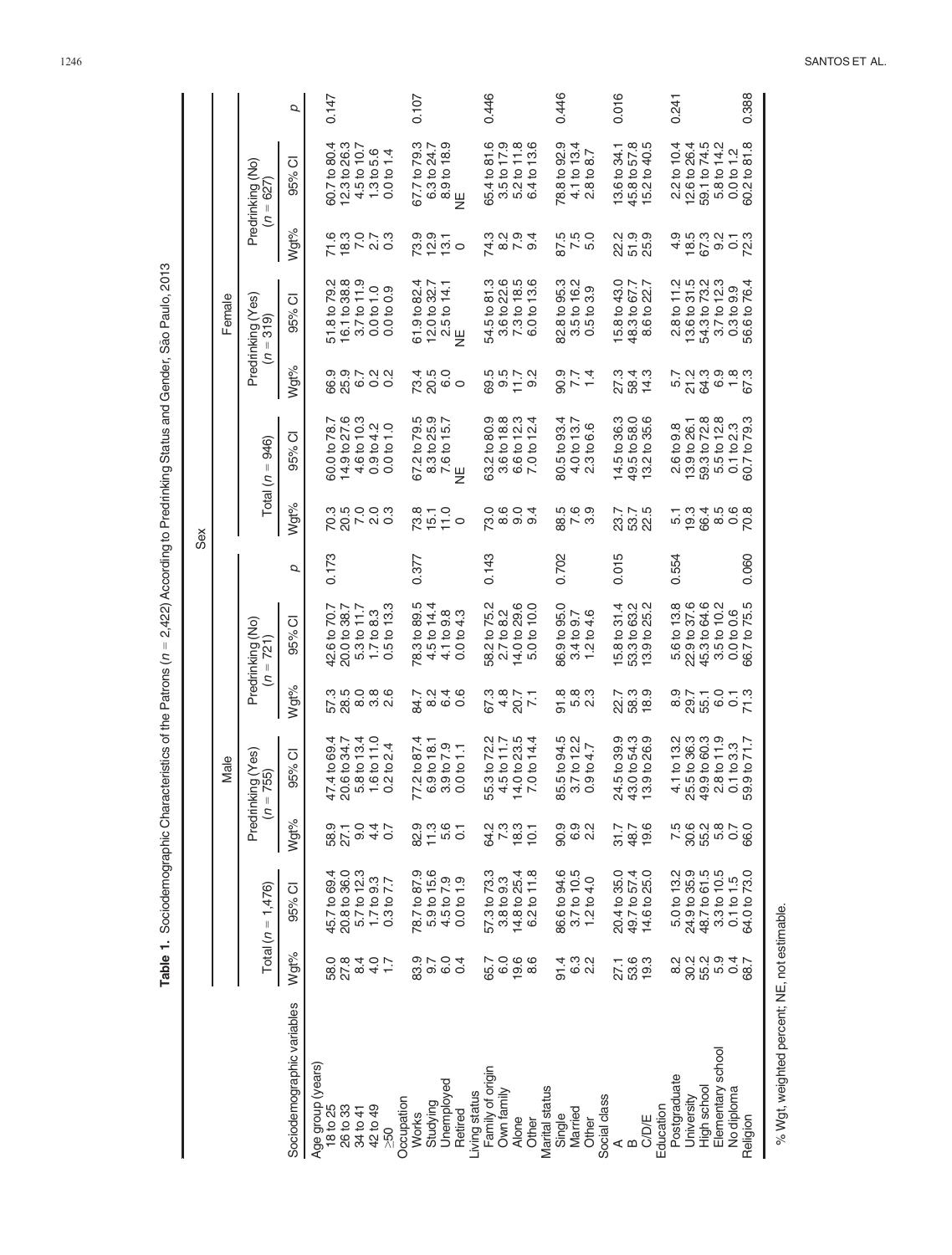| GENDER DIFFERENCES IN PREDRINKING |  |
|-----------------------------------|--|
|                                   |  |

| $\overline{\phantom{a}}$      |
|-------------------------------|
|                               |
|                               |
|                               |
|                               |
| ׇ֚֚֚֘֝֝                       |
|                               |
|                               |
|                               |
|                               |
|                               |
|                               |
|                               |
|                               |
|                               |
| $\overline{1}$                |
|                               |
| $\overline{\phantom{a}}$      |
| l                             |
| ֕<br>$\frac{1}{2}$<br>Toble : |

|                                                      |                    |                           |                       |                                     |                               |                                               |                | Sex               |                                                                                                                                   |         |                                                                                                               |                  |                                                                     |                |
|------------------------------------------------------|--------------------|---------------------------|-----------------------|-------------------------------------|-------------------------------|-----------------------------------------------|----------------|-------------------|-----------------------------------------------------------------------------------------------------------------------------------|---------|---------------------------------------------------------------------------------------------------------------|------------------|---------------------------------------------------------------------|----------------|
|                                                      |                    |                           |                       | Male                                |                               |                                               |                |                   |                                                                                                                                   |         | Female                                                                                                        |                  |                                                                     |                |
|                                                      |                    | Total $(n = 1, 117)$      | $\epsilon$<br>Predri  | inking (Yes)<br>575)<br>$\parallel$ |                               | Predrinking (No)<br>$(n = 542)$               |                |                   | Total $(n = 716)$                                                                                                                 |         | Predrinking (Yes)<br>$(n = 224)$                                                                              |                  | Predrinking (No)<br>(n = 492)                                       |                |
|                                                      | Wgt%               | 95% CI                    | Wgt%                  | 95% CI                              | Wgt%                          | 95% CI                                        | p              | Wgt%              | 95% CI                                                                                                                            | Wgt%    | 95% CI                                                                                                        | Wgt%             | 95% CI                                                              | p              |
| Use of other drugs in the club<br>Drank in the club  | 75.2               | 70.3 to 79.5              | 85.8                  | 78.8 to 90.7                        | 64.3                          | 56.9 to 71.0                                  | $-0.001$       | 73.7              | 65.0 to 80.9                                                                                                                      | 88.9    | 83.8 to 92.5                                                                                                  | 68.2             | 57.6 to 77.2                                                        | 500D           |
| Marijuana                                            | L.<br>πÒ           | 2.7 to 11.6               | 6.4                   | 2.4 to 15.9                         | nu 4 mond<br>Oni Luci di di L | 2.7 to 8.9<br>1.1 to 8.6<br>2.7 <sub>to</sub> | 0.517          | sango-oooooo      | $\begin{array}{c} 0.9\, \text{to}\, 6.5 \\ 0.0\, \text{to}\, 1.3 \\ 0.8\, \text{to}\, 6.7 \\ 11.0\, \text{to}\, 23.0 \end{array}$ |         | 0.6 to 8.2<br>0.0 to 1.0                                                                                      | sicalidad da coo | 0.9 to 7.4<br>0.0 to 1.9<br>0.0 to 21.1<br>0.2 to 3.1<br>0.2 to 3.1 | 0.830          |
| Cocaine<br>Ecstasy                                   | 8 8 9 9<br>8 9 9 8 | 2.3 to 16.0<br>1.4 to 5.3 | 25<br>27              | $1.3$ to $4.5$<br>$2.7$ to $21.0$   |                               |                                               | 0.684<br>0.024 |                   |                                                                                                                                   |         |                                                                                                               |                  |                                                                     | 0.383<br>0.798 |
| Tobacco                                              |                    | 15.2 to 27.0              | 24.6                  | 20.6 to 29.0                        |                               |                                               | 0.119          |                   |                                                                                                                                   |         | $\begin{array}{c} 0.6\,\mathrm{to}\,7.1 \\ 10.8\,\mathrm{to}\,31.2 \\ 0 \\ 0.5\,\mathrm{to}\,6.6 \end{array}$ |                  |                                                                     | 0.309          |
| Crack                                                | Ņ<br>$\circ$       | 0.0 to 1.7                | 0.2                   | 0.0 to 1.7                          |                               |                                               | 0.829          |                   | 0.310                                                                                                                             |         |                                                                                                               |                  |                                                                     |                |
| Inhalants                                            | 2.8                | 1.1 to 6.6                | 3.4                   | 1.4 to 8.1                          |                               |                                               | 0.340          |                   | თ<br>က                                                                                                                            |         |                                                                                                               |                  |                                                                     | 0.010          |
| Ketamine                                             | 4.5                | 1.1 to 16.0               | $4.\overline{3}$      | 1.0 to 15.7                         |                               |                                               | 0.615<br>0.248 |                   | 0.1 to 4.2<br>0.0 to 2.8<br>0.1 to 1.6<br>0.1 to 1.6                                                                              |         | 0.0 to 4.8                                                                                                    |                  | 0.1 to 5.4                                                          | 0.670          |
| Amphetamines                                         | 0.7                | 0.3 to 1.4                | $\overline{1}$ .0     | 0.3 to 2.7                          | $0.70$<br>$-7.0$              |                                               |                |                   |                                                                                                                                   |         | $0.0 to 1.4$<br>$0.0 to 2.7$                                                                                  |                  | $0.0$ to $4.2$<br>0.1 to $2.9$<br>0.1 to $2.2$                      | 0.456          |
| Hallucinogens                                        | 2.7                | 1.1 to 4.0                | 2<br>2<br>2<br>2<br>2 | $1.2$ to 5.5<br>1.5 to 3.7          |                               |                                               | 0.515          |                   |                                                                                                                                   |         |                                                                                                               |                  |                                                                     | 0.326          |
| Broke objects or got                                 |                    | 1.0 to 2.8                |                       |                                     |                               |                                               | 0.100          |                   |                                                                                                                                   |         |                                                                                                               |                  |                                                                     | 0.375          |
| involved in                                          |                    |                           |                       |                                     |                               |                                               |                |                   |                                                                                                                                   |         |                                                                                                               |                  |                                                                     |                |
| a fight in the club                                  |                    |                           |                       |                                     |                               |                                               |                |                   |                                                                                                                                   |         |                                                                                                               |                  |                                                                     |                |
| Pushed or hurt someone in<br>the club                | 7.0                | 5.2 to 9.4                | 6.9                   | 4.6 to 9.9                          | 7.3                           | 4.3 to 12.0                                   | 0.854          | $\overline{6}$ .0 | 3.7 to 9.5                                                                                                                        | 7.3     | 3.9 to 13.1                                                                                                   | 5.5              | 3.1 to 9.3                                                          | 0.375          |
| Kissed or attempted to have                          | 4.7                | 3.0 to 7.2                | 5.5                   | 5 to 8.5<br>က                       | 4.0                           | 1.9 to 7.6                                    | 0.334          | 3.0               | 1.3 to 6.5                                                                                                                        | 5.8     | 2.5 to 12.6                                                                                                   | $\frac{0}{2}$    | 0.8 to 4.9                                                          | 0.007          |
| ಥ<br>intercourse against<br>person's will            |                    |                           |                       |                                     |                               |                                               |                |                   |                                                                                                                                   |         |                                                                                                               |                  |                                                                     |                |
| Someone upset you or                                 | 10.7               | 7.7 to 14.8               | 13.0                  | 10.5 to 15.8                        | Ю<br>ထ                        | 4.5 to 15.4                                   | 0.095          | 17.5              | 3.3 to 22.7                                                                                                                       | 14.0    | 7.1 to 58.8                                                                                                   | 18.8             | 14.4 to 24.0                                                        | 0.380          |
| hurt you in the club                                 |                    |                           |                       |                                     |                               |                                               |                |                   |                                                                                                                                   |         |                                                                                                               |                  |                                                                     |                |
| Someone kissed you or<br>tried to have               | 10.2               | 5.7 to 17.6               | 11.0                  | 6.3 to 18.0                         | rö<br>တ                       | 4.8 to 17.8                                   | 0.417          | 10.8              | 7.5 to 15.4                                                                                                                       | ∞<br>ထံ | 4.8 to 15.5                                                                                                   | 11.5             | 7.1 to 18.0                                                         | 0.513          |
| intercourse against your will                        |                    |                           |                       |                                     |                               |                                               |                |                   |                                                                                                                                   |         |                                                                                                               |                  |                                                                     |                |
| Drank and will drive at the<br>exit of the nightclub | 41.7               | 33.9 to 50.0              | 79.0                  | 69.0 to 86.4                        | 23.2                          | 16.5 to 31.4                                  | $-0.001$       | 41.5              | 22.0 to 64.1                                                                                                                      | 79.3    | 53.8 to 92.6                                                                                                  | 36.6             | 16.6 to 62.5                                                        | 0.008          |
| % Wgt, weighted percent                              |                    |                           |                       |                                     |                               |                                               |                |                   |                                                                                                                                   |         |                                                                                                               |                  |                                                                     |                |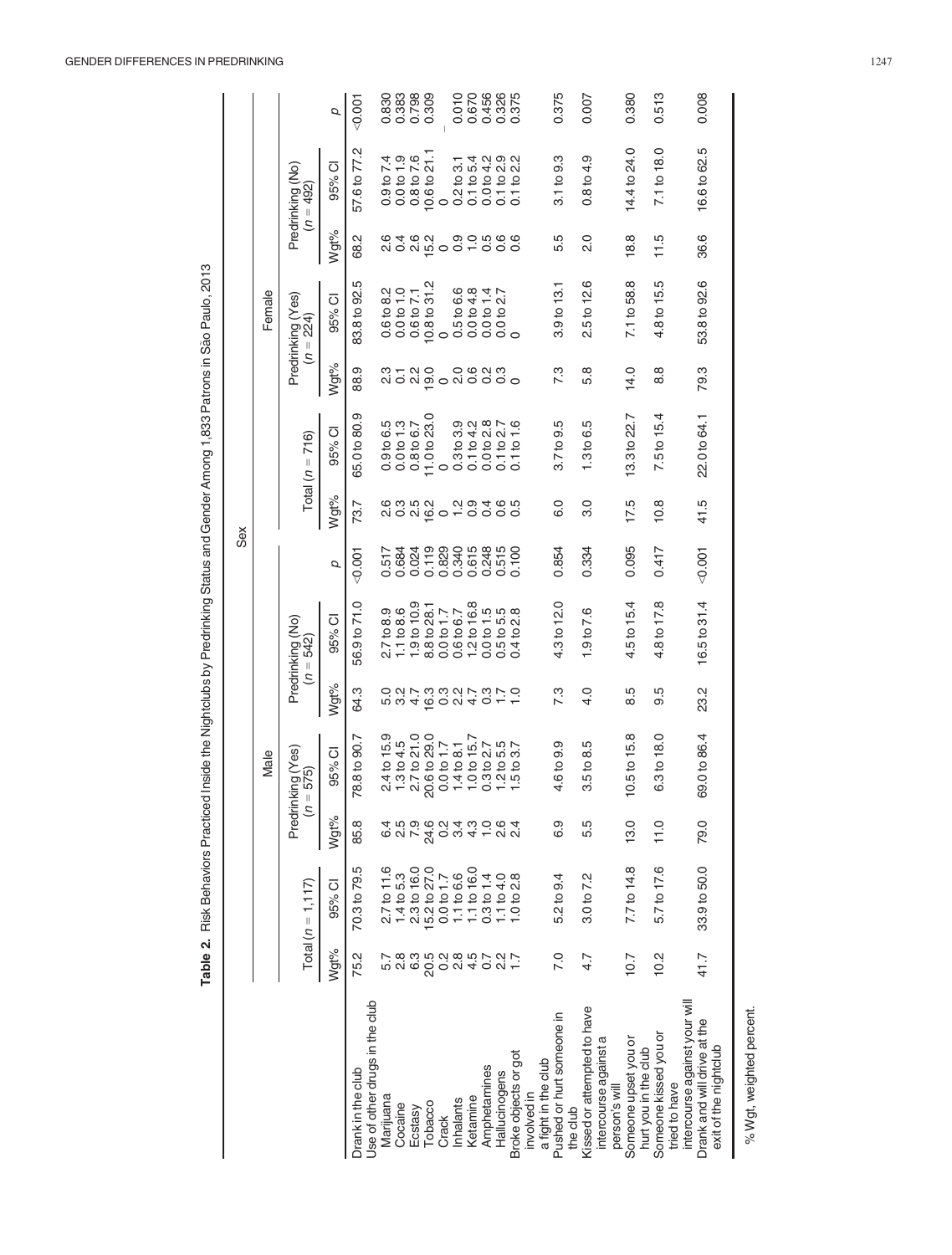male nonpredrinkers drank inside the venue ( $p < 0.001$ ); among females, 88.9% of predrinkers versus 68.2% of nonpredrinkers drank inside the nightclub on that day  $(p < 0.001)$ .

Regarding the use of additional drugs inside the nightclubs, a different pattern was observed among predrinker patrons. There was a higher prevalence ( $p = 0.024$ ) of ecstasy use among men who reported practicing predrinking (7.9%) compared to men who did not report predrinking that night (4.7%). Among female predrinkers, a higher prevalence of inhalant use was found compared to female nonpredrinkers  $(2.0\% \text{ vs. } 0.9\%; p = 0.010).$ 

Table 3 shows the effect of predrinking on risk behaviors if analyzed separately (unadjusted OR [aOR]) and if other independent variables were considered (adjusted OR). Among men, the practice of predrinking increased the chance of drinking and driving after leaving the nightclub  $(aOR = 6.9, p < 0.001)$ . Among women, the practice of predrinking increased the chance of experience of sexual harassment in the nightclub ( $aOR = 2.9$ ,  $p = 0.010$ ).

The average BrAC measured by breathalyzer at the entrance of the nightclub was 0.12 mg/l (95% CI = 0.09 to 0.15 mg/l) in men and 0.07 mg/l  $(95\% \text{ CI} = 0.03 \text{ to}$ 0.10 mg/l) in women ( $p = 0.002$ ). Among respondents who reported having practiced predrinking, there was no difference between male and female BrAC ( $p = 0.473$ ) with a mean of 0.24 mg/l  $(95\% \text{ CI} = 0.19 \text{ to } 0.29 \text{ mg/l})$  in men and 0.22 mg/l (95% CI = 0.17 to 0.27 mg/l) in women. At the exit of the nightclub, there was no significant difference between genders in the average BrAC ( $p = 0.895$ ), with an average level of 0.25 mg/l (95% CI = 0.20 to 0.30 mg/l) in men and 0.24 mg/l (95% CI = 0.16 to 0.32 mg/l) in women. Among predrinkers, the mean in men was 0.34 mg/l (95%  $CI = 0.27$  to 0.41 mg/l) and 0.36 mg/l in women (95%)  $CI = 0.30$  to 0.42 mg/l) ( $p = 0.633$ ).

When analyzing data considering the number of doses taken inside the nightclub, gender differences were not found among predrinkers (men =  $4.7 \pm 0.3$  [doses  $\pm$  SD] vs. women =  $4.0 \pm 0.5$  [doses  $\pm$  SD],  $p = 0.157$ ). However, when the predrinking status was not considered in the analysis, men drunk more alcohol doses than women inside the nightclub (men =  $4.0 \pm 0.3$  [doses  $\pm$  SD] vs. women =  $3.0 \pm 0.3$  [doses  $\pm$  SD],  $p < 0.001$ ).

In the analysis of alcohol intoxication ( $BrAC \geq 0.38$  mg/l) (Table 4) at the entrance of the nightclub, 9.7% of the total respondents ( $n = 258$ ) presented this standard dosage, with a higher percentage in men (12.3%) compared to women  $(5.6\%)$  ( $p = 0.006$ ). Among predrinker respondents, there was no difference between men and women ( $p = 0.262$ ). At the exit of the nightclub, there was also no difference among the respondents ( $p = 0.821$ ) and among predrinker respondents ( $p = 0.551$ ).

Predrinking patrons were evaluated for signs of intoxication according to the observation of the interviewer at the time of entry to and exit from the nightclub. At the entrance of the nightclub, these signs were more frequent among male

respondents, with significant differences for exhale alcohol odor (17.9% of men vs. 8.4% women,  $p < 0.001$ ) and "petrified" eyes  $(8.1\% \text{ of } \text{men } \text{vs. } 2.9\% \text{ of } \text{ women}, p = 0.008).$ Most men and women, 55.6% (95% CI = 50.7 to 60.5) and 70.7% (95% CI = 56.3 to 82.0), respectively, said they were "not intoxicated" ( $p = 0.058$ ). At the exit of the nightclub, these signs remained more frequent among male respondents, with significant differences for exhale alcoholic odor  $(27.0\%$  for men vs. 15.9% for women,  $p = 0.037$ ). If asked at the exit of the nightclub about the sensation of being intoxicated, 37.2% (95% CI = 29.2 to 46.0) of men and 48.1%  $(95\% \text{ CI} = 35.9 \text{ to } 60.5)$  of women who practiced predrinking said they were "not at all intoxicated" ( $p = 0.232$ ).

## **DISCUSSION**

Data collected in this portal survey among nightclub patrons showed that almost half of the sample reported predrinking on the day of the interview, with a higher percentage of male predrinkers. At the entrance of the nightclub, a significant difference between the averages of BrAC among male and female patrons was observed. However, when considering only predrinkers, men and women showed similar BrAC at entrance and exit and similar proportion of alcoholic intoxication (BrAC  $\geq$  0.38 mg/l). Generally, risk behaviors were more frequent among male and female predrinkers compared to nonpredrinkers. The practice of predrinking increased 7 times the chance of "drinking and driving" after leaving the nightclub among men, and among women, this practice increased 3 times the chance of "experience of sexual harassment in the nightclub."

Gender differences on alcohol consumption have become a topic of constant interest; men drink and are drunk more frequently than women (Holmila and Raitasalo, 2005; Kuntsche et al., 2004; Wilsnack et al., 2009). Regarding the pattern in average alcohol consumption by men and women who practiced predrinking, in our study, women drank similarly to men, when considering their exit BrAC and doses consumed inside the nightclub. However, when not taking into consideration the predrinking status of the patron, men consumed more alcohol doses than women inside the nightclub, but presented same mean of exit BrAC and same proportion of alcohol intoxication than women in the exit, according to the biological measure. The differences of doses consumed inside the nightclub and exit BrAC among men and women predrinkers can be explained by Mancinelli and Guiducci (2004), Bennett and Williams (2003), and Flake and Forste (2006). These authors affirmed that regarding on equal terms of alcohol intake, women tend to have higher blood alcohol concentration than men, and also that women who abuse alcohol have more involvement than men in legal actions and in interpersonal approaches and are easily victims of violence. These effects are related to physiological gender differences in terms of body mass index and body water (the concentration of water in male body is considerably higher than that in female body, so after the same alco-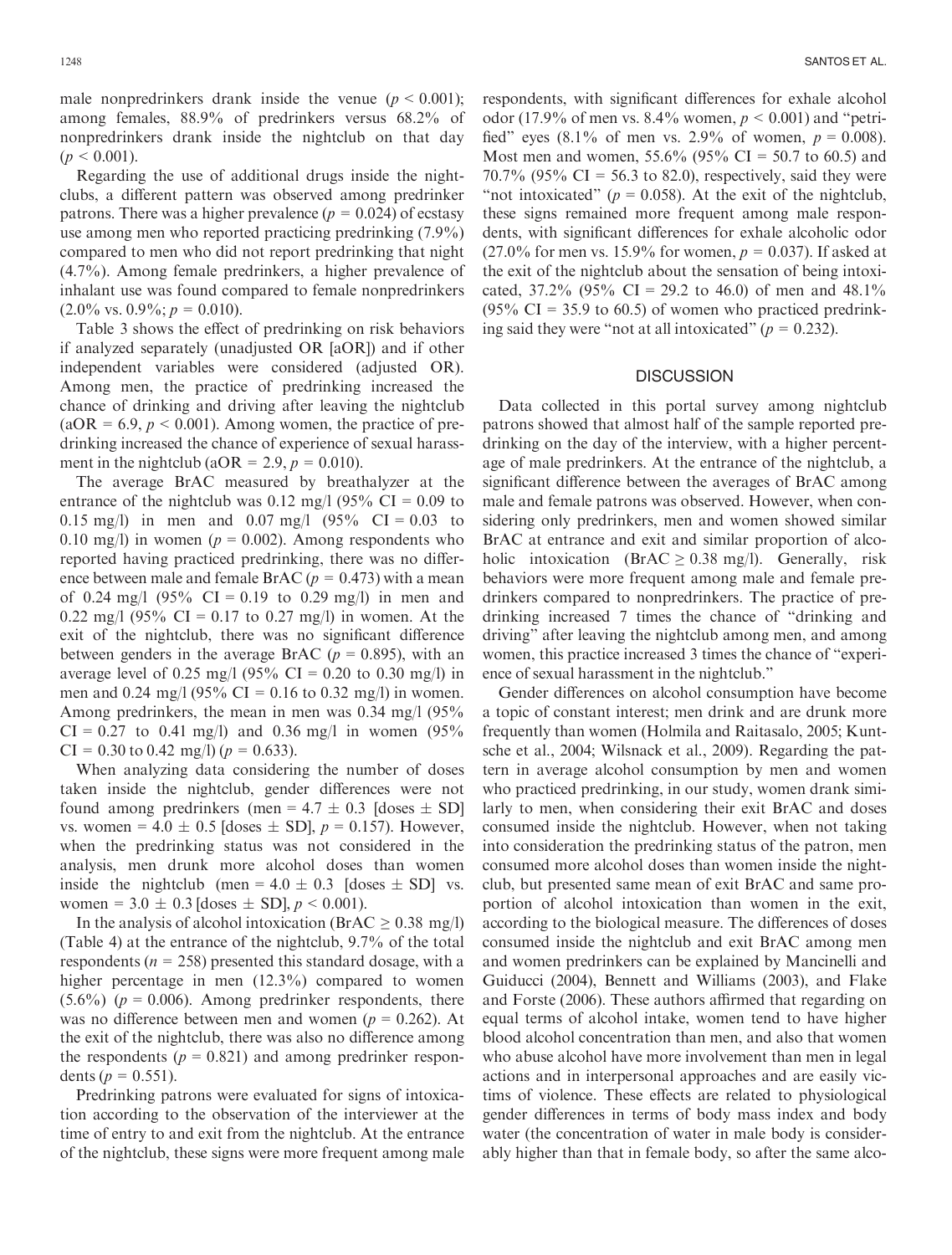|                    |                                 |         |                              |         |                                                  |         | Risk behaviors inside the nightclubs                |         |                                |         |                                                 |         |                                                       |          |
|--------------------|---------------------------------|---------|------------------------------|---------|--------------------------------------------------|---------|-----------------------------------------------------|---------|--------------------------------|---------|-------------------------------------------------|---------|-------------------------------------------------------|----------|
|                    | liidt drug use in the nightclub |         | Tobacco use in the nightclub |         | Practice of violent behavior in<br>the nightclub |         | harassment in the nightclub<br>Experience of sexual |         | Victimization in the nightclub |         | Practice of sexual activity in<br>the night dub |         | Drinking and driving (after<br>leaving the nightclub) |          |
| Subgroup/model     | ORpredrinking<br>(95% Cl)       | p-Value | ORpredrinking<br>(95% Cl)    | p-Value | ORpredrinking<br>$(95%$ CI)                      | p-Value | ORpredrinking<br>$(95%$ CI)                         | p-Value | ORpredrinking<br>(95% Cl)      | p-Value | ORpredrinking<br>(95% Cl)                       | p-Value | ORpredrinking<br>$(95%$ Cl)                           | p-Value  |
| $MLE (n = 1, 109)$ |                                 |         |                              |         |                                                  |         |                                                     |         |                                |         |                                                 |         |                                                       |          |
| Unadjusted         | 1.38 (0.91 to 2.09)             | 0.127   | 1.68 (0.88 to 3.18)          | 0.111   | 0.93 (0.46 to 1.90)                              | 0.853   | 1.43 (0.69 to 2.93)                                 | 0.328   | 1.59 (0.93 to 2.73)            | 0.087   | 1.16 (0.81 to 1.67)                             | 0.411   | 6.77 (4.38 to 10.47)                                  | $-0.001$ |
| Adjusted*          | 1.53 (0.94 to 2.49)             | 0.084   | 1.69 (0.94 to 3.03)          | 0.079   | 0.92 (0.46 to 1.82)                              | 0.809   | 1.41 (0.70 to 2.84)                                 | 0.333   | 1.51(0.89 to 2.56)             | 0.131   | 1.15 (0.81 to 1.63)                             | 0.436   | 6.87 (4.09 to 11.54)                                  | 0.001    |
| Female $(n = 710)$ |                                 |         |                              |         |                                                  |         |                                                     |         |                                |         |                                                 |         |                                                       |          |
| Unadjusted         | 1.23 (0.54 to 2.79)             | 0.617   | $1.32(0.77$ to $2.24)$       | 0.302   | 1.35 (0.69 to 2.65)                              | 0.370   | 3.01 (1.37 to 6.58)                                 | 0.006   | 0.70 (0.32 to 1.52)            | 0.375   | 0.74(0.30 to 1.79)                              | 0.510   | 1.85(0.39 to 8.67)                                    | 0.431    |
| Adjusted*          | 0.56(0.27 to 1.20)              | 0.137   | 1.15 (0.59 to 2.25)          | 0.671   | 1.47 (0.64 to 3.40)                              | 0.363   | 2.90 (1.28 to 6.57)                                 | 0.010   | 0.79(0.35 to 1.80)             | 0.576   | 0.74(0.29 to 1.91)                              | 0.535   | 2.07 (0.44 to 9.67)                                   | 0.354    |
|                    |                                 |         |                              |         |                                                  |         |                                                     |         |                                |         |                                                 |         |                                                       |          |

\*Adjusted for sociodemographic characteristics, tobacco, and other drugs use in the day (before entering in the nightclub), practiced of binge drinking, and practiced of risky behaviors in the last

\*Adjusted for sociodemographic characteristics, tobacco, and other drugs use in the day (before entering in the nightclub), practiced of binge drinking, and practiced of risky behaviors in the last<br>? months. OR<sub>predinking</sub>

12 months. OR<sub>predrinking</sub> = chance of having the practice of risky behaviors in the predrinking sample/chance of having the practice of risky behaviors in the nonpredrinking sample

12 months. OR<sub>predrinking</sub> = chance of having the practice of

Table 3. Effects of Predrinking (Independent Variable) on Patrons' Practice of Risk Behaviors Inside the Nightclubs in São Paulo, 2013. Each Risk Behavior Was Considered as Dependent Variable in a Univariate (Unadjusted) and Multivariate (Adjusted) Logistic Regression Model

Table 3. Effects of Predrinking (Independent Variable) on Patrons' Practice of Risk Behaviors Inside the Nightclubs in São Paulo, 2013. Each Risk Behavior Was Considered as Dependent Variable in a Univariate (Unadjusted) and Multivariate (Adjusted) Logistic Regression Model hol intake, alcohol concentration in the female blood is higher), sexual hormones, and activity of alcohol dehydrogenase.

Such as identified in our study, studies in the United States that observed same-day predrinking behavior showed that women's increases in the blood alcohol concentration were almost similar to men's (Paves et al., 2012; Read et al., 2010). Furthermore, according to Zamboanga and colleagues (2013), the habits in alcohol consumption are changing, especially among women, whose practice of predrinking is increasing in the past years. The reason of this remains unclear whether this is because female consumption is now viewed less negatively as a result of changes in women's cultural roles, or that women have actually changed their patterns of consumption, now that society no longer penalizes alcohol and other drugs use among women. This may be a reflection of the differences in gender identity, which particularly affects risk taking and risk perception, that is, male alcohol intoxication is closely connected to the socially required masculinity. A better understanding of the factors that drive these differences would facilitate the development of preventive strategies related to the problem of alcohol consumption for both genders (Calafat et al., 2003). In Brazil, for both genders, predrinking contributes significantly to high intensity drinking at the nightclub. Nevertheless, what most stands out is that women are looking to equal men in their behavior toward drunkenness and alcohol intoxication. What is not clear in our study and that emerges as a topic for future discussion is the reason why the pattern of alcohol intoxication inside the nightclub is similar among genders, but the practice of predrinking is more prevalent among men.

Moreover, gender differences in drinking in public settings may be associated with determining alcohol-related consequences associated with drinking in that setting, that is, these gender differences could influence specific consequences associated with drinking in that environment (Bond et al., 2010). In this sense, the results of our study showed that the practice of predrinking acts as possible risk factor inside the nightclub by increasing the chances of different risk behaviors for men and women. The abuse of alcohol consumption may facilitate or serve as justification for the occurrence of those behaviors; men and women are exposed to greater risks due to the influence of alcohol, but react differently by social and cultural issues. In our sample, alcohol seemed to influence more aggressive sexual behavior among women, perhaps by reducing their perception of risk or by reducing women's sexual shyness, which is created by a cultural sense in which it is expected that the woman be conquered and not be the conqueror. The authors Leonard and colleagues (2003) and Quigley and colleagues (2003) affirm that the risk of victimization can be particularly high in heavy drinking environments, so that the need to develop strategies to reduce sexual violence had become more pressing, especially regarding the female gender. For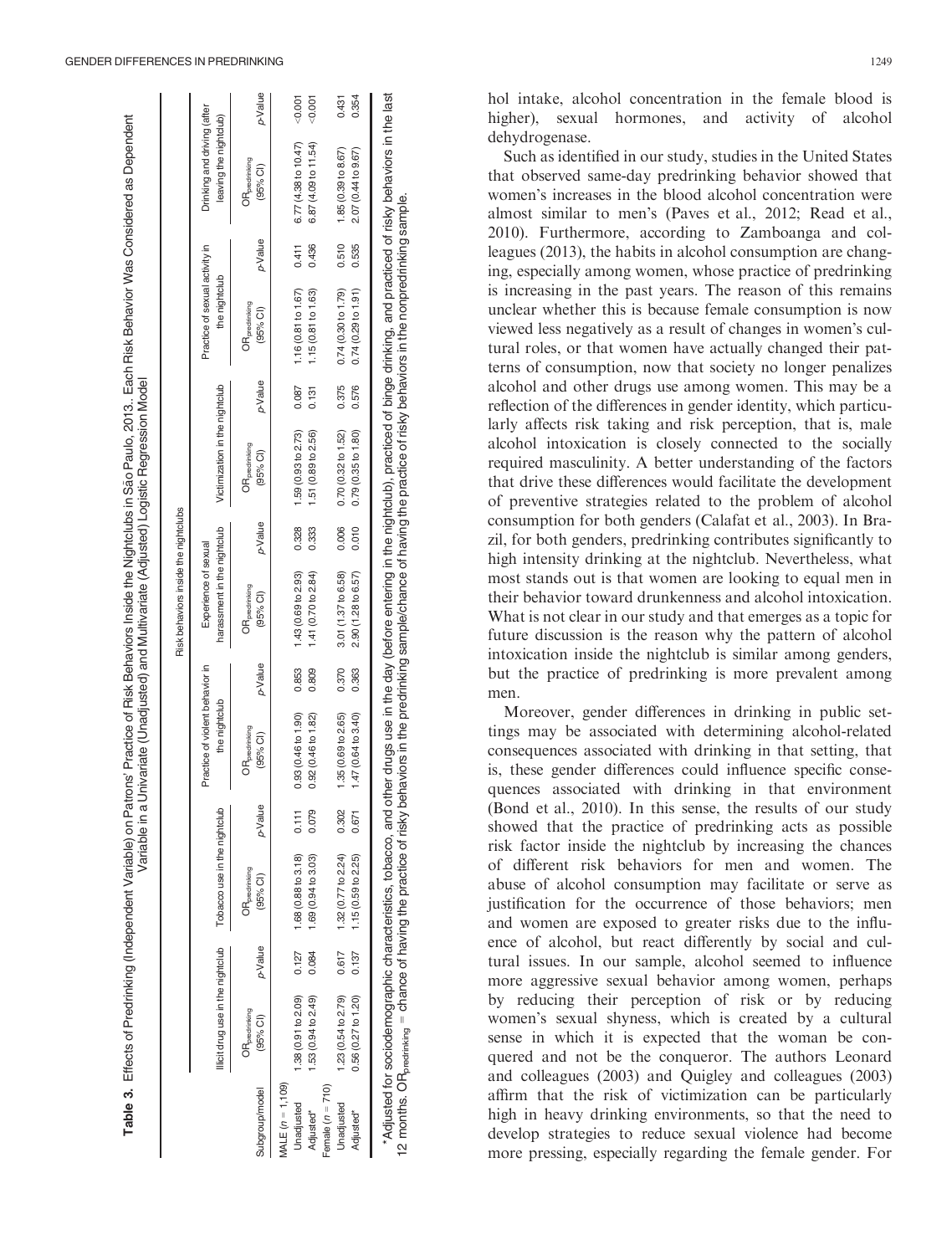| р                     |
|-----------------------|
|                       |
| 0.006<br>3.2 to 9.7   |
| 0.821<br>21.2 to 46.5 |
|                       |
| 0.262<br>13.8 to 25.8 |
| 0.551<br>36.5 to 58.2 |
| 95% CI                |

Table 4. Alcohol Intoxication (Obtained from BrAC) Measured by Breathalyzer Among Patrons at the Nightclubs in São Paulo, 2013

% Wgt, weighted percent; BrAC, breath alcohol concentration.

Among the 2,422 patrons interviewed, 37 had missing data for BrAC test.

example, the authors Kelley-Baker and colleagues (2011) and Testa and Livingston (2009) had been studying this problem to develop interventions for alcohol-related problems focused on women, working with their awareness and the use of safety strategies to prevent victimization. What these authors have not considered is that these prevention programs usually face women as helpless victims; however, our study suggests that predrinking stimulates the role of women as a possible aggressor, actively seeking a sexual interaction in these establishments.

Among men, the practice of predrinking increased the chances of "drinking and driving" after leaving the nightclub, and these results were consistent with previous studies (Wilsnack et al., 2006) that showed a pattern over time among men's abuse of alcohol and their involvement in alcohol-related risks, such as driving under the influence of alcohol. Epidemiological studies (Moskowitz and Fiorentino, 2000; Sleet et al., 2009) show that the changes in driving capacity, environmental awareness, and motor skills occur with levels at or higher than 0.2 g of ethanol per blood liter. As soon as blood alcohol concentration increases, the driver tends to not use the seat belt and drives with higher velocity. Several studies have shown that male drivers are more likely to become involved in traffic accidents if they ingest any amount of alcohol and decide to drive, particularly at night and on weekends (Hingson and Winter, 2003; Horwood and Fergusson, 2000). A study conducted by the Forensic Medicine Institute of São Paulo on alcohol consumption and traffic accidents revealed that of the 907 car accident victims studied, the majority (79.6%) were males, and positive blood alcohol concentration were more frequent among men  $(44.7%)$  than women  $(18.4%)$ . It was also concluded that half of traffic accidents were associated with parties and bars and occur in the period from midnight to 6 AM on weekends (De Carvalho Ponce et al., 2011).

There are studies that affirm that young people usually practice predrinking with the main intention of getting drunk (Hughes et al., 2008), which complicates the design of interventions aimed at the awareness of alcohol effects in this

group. However, some authors (Graham et al., 2014; Jones et al., 2011) have been working on studies aimed at creating policies or strategies to reduce the risk of problems associated with alcohol consumption in bars and nightclubs, mainly in an attempt to reduce the level of alcohol intoxication. The intent is to decrease the episodes of violence and other risky behaviors associated with alcohol, particularly drinking and driving. These strategies may include the application of a test to determine how much a person is "drunk" using breathalyzer equipment; implementation and enforcement of consequences such as traffic tickets and use of advertising to ensure that there is a high risk of being caught and punished; and the political will to support these strategies.

Several country-level factors could have a role in the relationship between gender and alcohol consumption. To reduce the consequences associated with predrinking, such as the use of other drugs, drinking and driving, and sexual risk behaviors, it is important to implement public policies that have already been succeed and implemented in other places. Countries can develop effective alcohol control policies directly aimed at preventing or reducing alcohol consumption in the general population, including regulating distribution and availability of alcoholic drinks through restrictions, for example, control of alcohol sales to people who are already intoxicated could reduce total volume consumed as well as alcohol-related problems (Babor et al., 2010). However, it is important to include in Babor and colleagues' (2010) conclusion the need of gender-tailored interventions, because predrinking is acting in a diverse way according to gender.

The main limitation of this study was the acceptance rate (66%) of the sampled nightclubs, which may have compromised the inclusion of particular categories of patrons. The 76% follow-up rate shows that a portion of the entrance sample was lost. However, to minimize the bias, nightclub and patrons lost to follow-up were corrected by weighting. Our hypothesis is that patrons who were drunk were more likely to leave the establishment without participating in the exit interview. Therefore, the number of nonintoxicated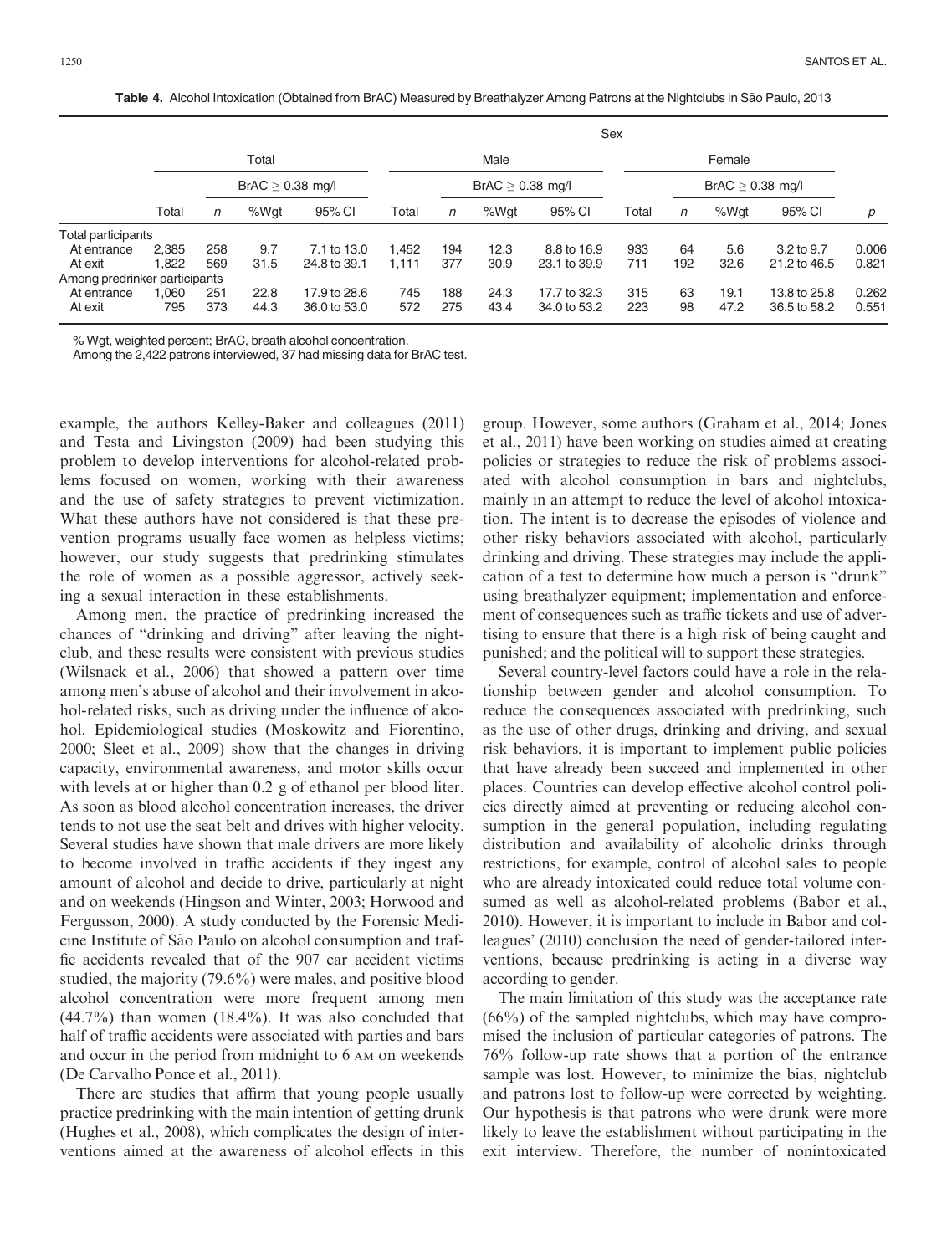patrons may have been overestimated. Another limitation is that the BrAC was only measured 2 times for each patron. Therefore, some of the participants may have engaged in binge drinking earlier in the night but stopped to drink a few hours before leaving the nightclub, and because of blood clearance, their binge drinking was not detected at the nightclub exit. Despite these limitations, this study has several strengths. The most important strength is that this is the first epidemiological study of predrinking in a developing country. The second strength is the acceptance rate of patrons at the entrance  $(79.1\%)$  of nightclubs in one of the largest cities in the world and the largest city in the Southern Hemisphere.

In this study, we concluded that drinking before entering a nightclub is more prevalent among men; however, women who engaged in predrinking has a similar pattern of alcohol consumption and exit BrAC than predrinkers of the male gender. The fact that risk behaviors and illicit drug use were associated with predrinking but differ between genders suggests that a gender-specific approach should be used in tailored interventions to prevent alcohol-related harm in nightclubs.

### FUNDING

This work was supported by FAPESP (São Paulo State Agency for Research Support) grant numbers 2011/51658-0 (research funding) and 2012/03832-4 (fellowship).

## **REFERENCES**

- ABEP (2012) ABEP Associação Brasileira de Empresas de Pesquisa Critério de Classificação Econômica no Brasil. Associação Brasileira de Empresas de Pesquisa, Rio de Janeiro.
- Ammendola A, Gemini D, Iannaccone S, Argenzio F, Ciccone G, Ammendola E, Serio L, Ugolini G, Bravaccio F (2000) Gender and peripheral neuropathy in chronic alcoholism: a clinical-electroneurographic study. Alcohol Alcohol 35:368–371.
- Babor TF, Caetano R, Casswell S, Edwards G, Giesbrecht N, Graham K, Grube J, Hill L, Holder H, Homel R, Linvingston M, Osterberg E, Rehm J, Room R, Rossow I (2010) El Alcohol: un producto de consumo no ordinario. Investigación y políticas públicas. Organización Panamericana de la Salud, Washington, DC.
- Bennett L, Williams OJ (2003) Substance abuse and men who batter: issues in theory and practice. Aggress Violent Behav 9:558–575.
- Bond JC, Roberts SC, Greenfield TK, Korcha R, Ye Y, Nayak MB (2010) Gender differences in public and private drinking contexts: a multi-level GENACIS analysis. Int J Environ Res Public Health 7:2136–2160.
- Borsari B, Boyle KE, Hustad JT, Barnett NP, O'Leary Tevyaw T, Kahler CW (2007) Drinking before drinking: pregaming and drinking games in mandated students. Addict Behav 32: 2694–2705.
- Calafat A, Fernandez C, Juan M, Anttila A, Arias R, Bellis MA, Bohrn K, Fenk R, Hughes K, Kerschl AV, Kokkevi A, Kuussaari KFL, Mendes F, Simon J, Spyropoulou M, Wijngaart G, Zavatti P(2003) Enjoying the Nightlife in Europe: The Role of Moderation. IREFREA, Valencia.
- Carlini C, Andreoni S, Martins SS, Benjamin M, Sanudo A, Sanchez ZM (2014) Environmental characteristics associated with alcohol intoxication among patrons in Brazilian nightclubs. Drug Alcohol Rev 33:358–366.
- Clapp JD, Holmes MR, Reed MB, Shillington AM, Freisthler B, Lange JE (2007) Measuring college students' alcohol consumption in natural drink-

ing environments: field methodologies for bars and parties. Eval Rev 31:469–489.

- De Carvalho Ponce J, Muñoz DR, Andreuccetti G, De Carvalho DG, Leyton V (2011) Alcohol-related traffic accidents with fatal outcomes in the city of Sao Paulo. Accid Anal Prev 43 782–787.
- Fals-Stewart W, Golden J, Schumacher JA (2003) Intimate partner violence and substance use: a longitudinal day-to-day examination. Addict Behav 28:1555–1574.
- Fernández-Solà J, Estruch R, Nicolás JM, Paré JC, Sacanella E, Antúnez E, Urbano-Márquez A (1997) Comparison of alcoholic cardiomyopathy in women versus men. Am J Cardiol 80:481–485.
- Flake DF, Forste R (2006) Fighting families: family characteristics associated with domestic violence in five Latin American countries. J Fam Violence 21:19–29.
- Foster JH, Ferguson C (2014) Alcohol 'pre-loading': a review of the literature. Alcohol Alcohol 49:213–226.
- Graham K, Miller P, Chikritzhs T, Bellis MA, Clapp JD, Hughes K, Toomey TL, Wells S (2014) Reducing intoxication among bar patrons: some lessons from prevention of drinking and driving. Addiction 109: 693–698.
- Grucza RA, Bucholz KK, Rice JP, Bierut LJ (2008a) Secular trends in the lifetime prevalence of alcohol dependence in the United States: a re-evaluation. Alcohol Clin Exp Res 32:763–770.
- Grucza RA, Norberg K, Bucholz KK, Bierut LJ (2008b) Correspondence between secular changes in alcohol dependence and age of drinking onset among women in the United States. Alcohol Clin Exp Res 32:1493–1501.
- Haffner HT, Graw M, Dettling A, Schmitt G, Schuff A (2003) Concentration dependency of the BAC/BrAC (blood alcohol concentration/breath alcohol concentration) conversion factor during the linear elimination phase. Int J Legal Med 117:276–281.
- Hingson R, Winter M (2003) Epidemiology and consequences of drinking and driving. Alcohol Res Health 27:63–78.
- Holmila M, Raitasalo K (2005) Gender differences in drinking: why do they still exist? Addiction 100:1763–1769.
- Horwood LJ, Fergusson DM (2000) Drink driving and traffic accidents in young people. Accid Anal Prev 32:805–814.
- Hughes K, Anderson Z, Morleo M, Bellis MA (2008) Alcohol, nightlife and violence: the relative contributions of drinking before and during nights out to negative health and criminal justice outcomes. Addiction 103:60–65.
- Hughes K, Bellis MA, Calafat A, Blay N, Kokkevi A, Boyiadji G, Mendes MOR, Bajcarova L (2011) Substance use, violence, and unintentional injury in young holidaymakers visiting Mediterranean destinations. J Travel Med 18:80–89.
- Jones L, Hughes K, Atkinson AM, Bellis MA (2011) Reducing harm in drinking environments: a systematic review of effective approaches. Health Place 17:508–518.
- Kelley-Baker T, Johnson MB, Romano E, Mumford EA, Miller BA (2011) Preventing victimization among young women: the SafeNights intervention. Am J Health Stud 26:185–195.
- Kenney SR, Hummer JF, Labrie JW (2010) An examination of prepartying and drinking game playing during high school and their impact on alcohol-related risk upon entrance into college. J Youth Adolesc 39:999–1011.
- Kuntsche E, Rehm J, Gmel G (2004) Characteristics of heavy episodic drinkers in Europe. Soc Sci Med 59:113–127.
- Labrie JW, Hummer J, Kenney S, Lac A, Pedersen E (2011) Identifying factors that increase the likelihood for alcohol-induced blackouts in the prepartying context. Subst Use Misuse 46:992–1002.
- Labrie JW, Pedersen ER (2008) Prepartying promotes heightened risk in the college environment: an event-level report. Addict Behav 33:955–959.
- Leonard KE, Quigley BM, Collins RL (2003) Drinking, personality, and bar environmental characteristics as predictors of involvement in barroom aggression. Addict Behav 28:1681–1700.
- Loft S, Olesen KL, Døssing M (1987) Increased susceptibility to liver disease in relation to alcohol consumption in women. Scand J Gastroenterol 22:1251–1256.
- Lwanga SK, Lemeshow S (1991) Sample Size Determination in Health Studies: A Practical Manual. World Health Organization, Geneva.